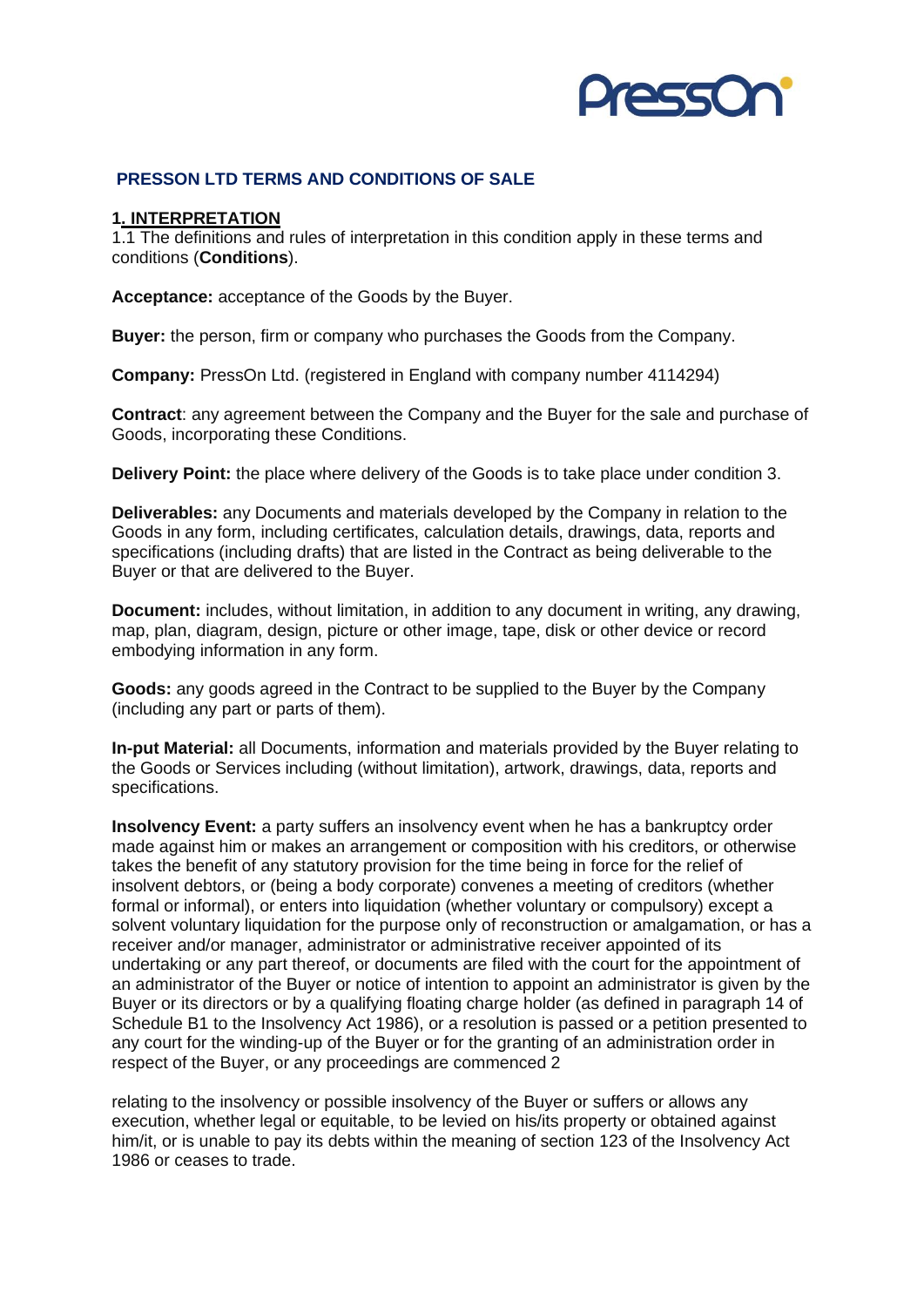

**Intellectual Property Rights:** all patents, rights to inventions, utility models, copyright and related rights, trade marks, service marks, trade, business and domain names, rights in trade dress or get-up, rights in goodwill or to sue for passing off, unfair competition rights, rights in designs, rights in computer software, database right, topography rights, moral rights, rights in confidential information (including know-how and trade secrets) and any other intellectual property rights, in each case whether registered or unregistered and including all applications for and renewals or extensions of such rights, and all similar or equivalent rights or forms of protection in any part of the world.

**Pre-existing Materials:** all Documents, information and materials provided by the Company relating to the Goods which existed prior to the commencement of the Contract including artwork, drawings, data, reports and specifications.

**VAT:** value added tax chargeable under English law for the time being and any similar additional tax.

1.2 A reference to a law is a reference to it as it is in force for the time being taking account of any amendment, extension, application or re-enactment and includes any subordinate legislation for the time being in force made under it.

1.3 Words in the singular include the plural and in the plural include the singular.

1.4 A reference to one gender includes a reference to the other gender.

1.5 Condition headings do not affect the interpretation of these conditions.

## **2. APPLICATION OF CONDITIONS**

2.1 Subject to any variation under condition 2.3 the Contract shall be on these conditions to the exclusion of all other terms and conditions (including any terms or conditions which the Buyer purports to apply under any purchase order, confirmation of order, specification or other document).

2.2 No terms or conditions endorsed on, delivered with or contained in the Buyer's purchase order, confirmation of order, specification or other document shall form part of the Contract simply as a result of such document being referred to in the Contract.

2.3 These conditions apply to all the Company's sales and any variation to these conditions and any representations about the Goods shall have no effect unless expressly agreed in writing and signed by a Director of the Company. The Buyer acknowledges that it has not relied on any statement, promise or representation made or given by or on behalf of the Company which is not set out in the Contract. Nothing in this condition shall exclude or limit the Company's liability for fraudulent misrepresentation. 3

2.4 Each order or acceptance of a quotation for Goods by the Buyer from the Company shall be deemed to be an offer by the Buyer to buy Goods subject to these conditions. 2.5 No order placed by the Buyer shall be deemed to be accepted by the Company until a written Order Confirmation document is e-mailed from the Company to the Buyer. 2.6 Any quotation is given on the basis that no Contract shall come into existence until the buyer approves and issues a purchase order upon receipt of the order confirmation from the Company. Any quotation is valid for a period of 14 days only from its date, provided that the Company has not previously withdrawn it which will be done in writing to the Buyer.

## **3. COMPANY'S OBLIGATIONS**

3.1 The Company shall use reasonable endeavours to supply the Goods and to deliver the Deliverables to the Buyer, in accordance in all material respects with the Company's Proposal.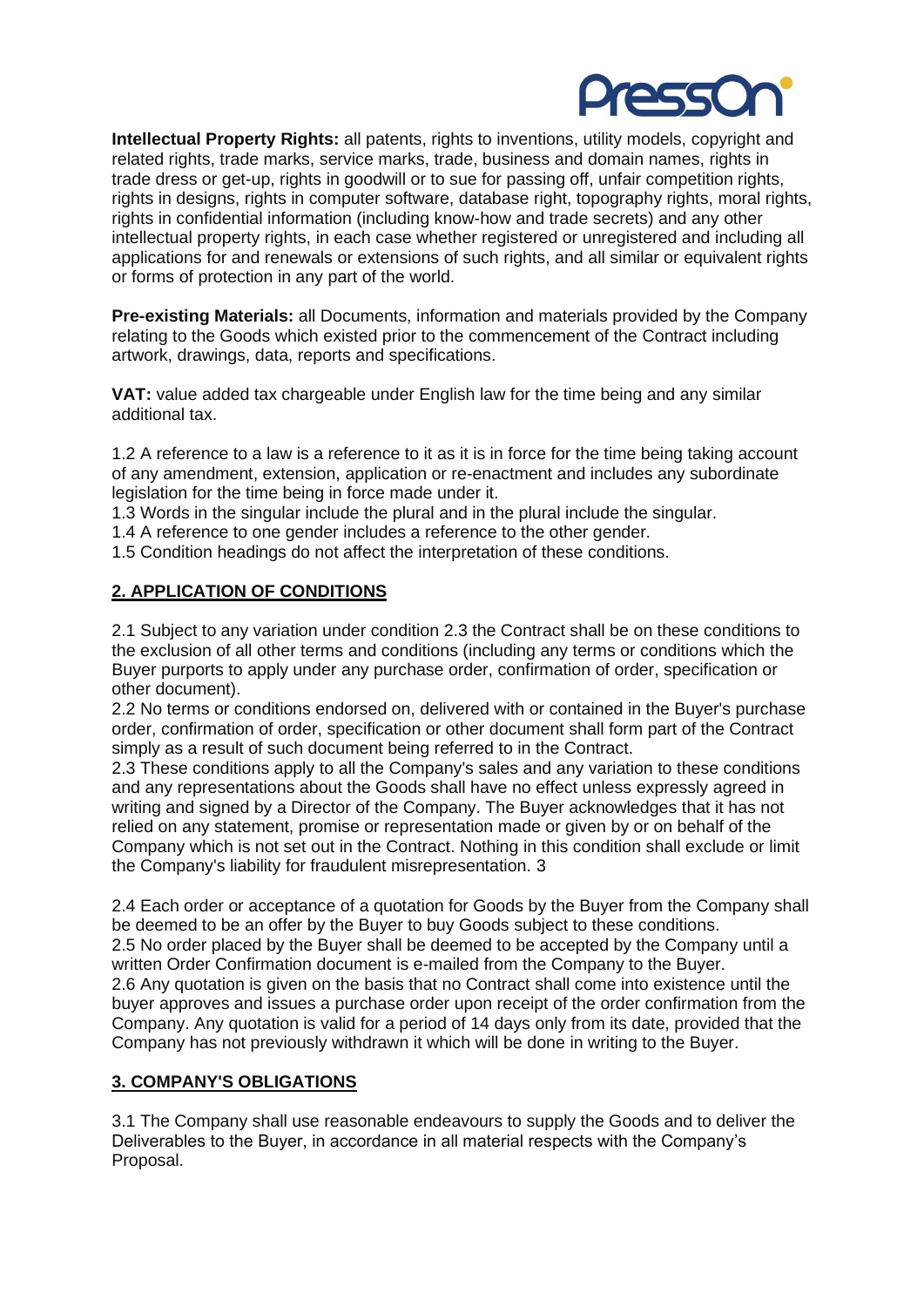

3.2 The Company shall use reasonable endeavours to meet any delivery dates specified in the Company's Proposal, but any such dates shall be estimates only and time shall not be of the essence for delivery of the Goods.

## **4. BUYER'S OBLIGATIONS**

#### 4.1 The Buyer shall:

(a) co-operate with the Company in all matters relating to the Goods; and

(b) provide to the Company, in a timely manner, a full and concise Purchase Order and/or other information as the Company may require to ensure that the order is accurate in all respects, plus, correct artwork.

#### (b1) **ARTWORK**:

The Buyer will provide 'print ready artwork' in accordance with the attached artwork specification supplied from the Company. Where the Buyer or their agent does not do this and delivery is required within 72 hours of the provision of artwork then the Company reserves the right to charge the Buyer for Pre-Press time for each artwork piece and for each dimension in which it is required to convert the artwork into 'print ready artwork'. Our standard charge for Pre-Press time is £50 per hour. (b2) **DIMENSIONS:** 

The Buyer will specify the height and width, visual size and finished size. The Company will use its best endeavours to achieve those dimensions but it is deemed that the Buyer will accept the dimensions achieved by the Company providing they are within 2% of those dimensions (width(s) and height(s)) specified by the buyer. (b3) **COLOURS:** 

Best colours are achieved when the Buyer provides the Company with a cromalin or printed piece to match to; and / or coated pantone numbers to be achieved for designated areas of block colour. Where the Buyer or their agent does not provide such information then the Buyer is deemed to accept the colours on the print(s) produced by the Company's 'print from file process'.

## (c) **SAMPLE or TEST PRINTS:**

Where the Buyer requires a sample or test print prior to authorising production of their order, the Company will provide such prints at a cost to be confirmed by email and formal quotation. Such additional charges can be refunded to the Buyer in whole or in part, at the sole discretion of the Company, when the Buyer places their order which were the subject of the buyers request for the sample or test prints.

## **5. DELIVERY AND ACCEPTANCE PRIOR TO INSTALLATION / DISPLAY**

5.1 It is the Buyer's sole responsibility to inspect the goods, at the address specified by the buyer, prior to their installation / display. Inspection should cover – substrate used, colours, print quality, dimensions, perimeter or other finishing, the appearance of the Goods when they are backlit (if that is to be their use).

If that cannot be done at the Buyer's specified delivery address then arrangements can be made to carry out this inspection at the Company's premises prior to despatch of the Goods. Where the Buyer declines to carry out an inspection prior to installation it will be deemed that the Buyer has accepted the Goods as correct. If, after installation / display of the Goods, the goods are rejected for any reason whether or not such rejection has been caused by the Company's production / delivery process, then all costs to do with takedown / reinstallation / loss of media value / any other claims are the sole responsibility of the Buyer.

5.2 If for any reason the Buyer fails to accept delivery of any of the Goods when they are ready for delivery, or the Company is unable to or declines to deliver the Goods on time because the Buyer has breached any of its obligations the Company may store the Goods until delivery, whereupon the Buyer shall be liable for all related costs and expenses (including, without limitation, storage and insurance). For the avoidance of doubt any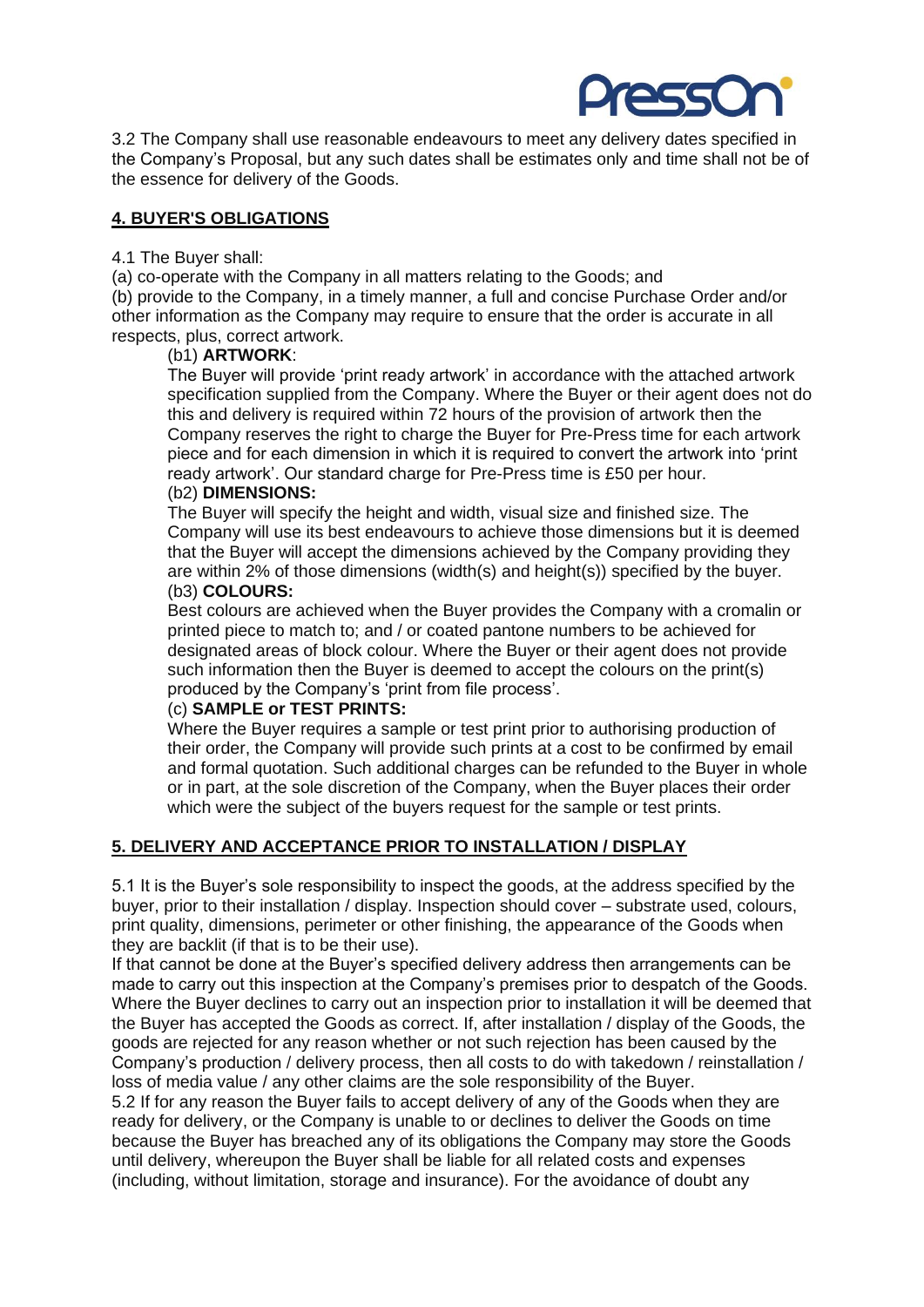

payment due upon delivery shall remain payable notwithstanding non-delivery due to the Buyer's failure to accept delivery.

5.3 Where specified in the Contract, the Company may deliver the Goods in instalments. Each separate instalment shall be invoiced and paid for in accordance with the provisions of the Contract.

5.4 Subject to the other provisions of these conditions the Company shall not be liable for any direct, indirect or consequential loss (all three of which terms include, without limitation, pure economic loss, loss of profits, loss of business, depletion of goodwill and similar loss), costs, damages, charges or expenses caused directly or indirectly by any delay in the delivery of the Goods (even if caused by the Company's negligence).

5.5 If in the Buyer's reasonable opinion, the Goods are not in accordance with the Agreement the Buyer must reject them by notice in writing within 5 working days of delivery stating in what respect he believes the Goods are deficient ("Rejection Notice").

Alternatively, the Buyer shall accept them ("Acceptance"). Any delivery sent by the Company to the Buyer via overnight courier should be signed for 'unchecked' or 'damaged'. Failure to do so will prevent the Company from making a claim against the courier and the Company will deem that the goods have been accepted by the Buyer.

5.6 In the event of a Rejection Notice within 5 days of delivery the Buyer shall return the Goods to the Company and the Company shall repair or replace them at its option and in due course make them available for delivery again. Inspection of the goods by the Company, or its agents, will be permitted to inspect the Goods in-situ if required.

5.7 If the Buyer shall fail to issue a written Rejection Notice within 5 working days of delivery or if he shall make use of the Goods then Acceptance shall be deemed to have occurred at such time or immediately following the expiry of such period. 6

5.8 The Buyer should note that the Company will only issue credit notes against rejected goods on receipt of returned goods to the Company for inspection. Relevant photographic evidence of any rejection will be required prior to any replacement Goods being reprinted to show in detail the alleged problem(s). The Company reserves the right not to reprint Goods prior to having the original Goods returned in such cases where colour; and /or print quality have been highlighted as the reason for the rejection.

# **6. RISK / TITLE**

6.1 The Goods are at the risk of the Buyer from the date and time of delivery.

6.2 Title to the Goods shall not pass to the Buyer until the Company has received in full (in cash or cleared funds) all sums due to it in respect of:

(a) the Goods; and

(b) all other sums which are or which become due to the Company from the Buyer on any account.

6.3 Until ownership of the Goods has passed to the Buyer, the Buyer shall:

(a) hold the Goods on a fiduciary basis as the Company's bailee;

(b) store the Goods (at no cost to the Company) separately from all other goods of the Buyer or any third party in such a way that they remain readily identifiable as the Company's property;

(c) not destroy, deface or obscure any identifying mark or packaging on or relating to the Goods; and

(d) maintain the Goods in satisfactory condition and keep them insured on the Company's behalf for their full price against all risks to the reasonable satisfaction of the Company. On request the Buyer shall produce the policy of insurance to the Company.

6.4 The Buyer may resell the Goods before ownership has passed to it solely on the following conditions: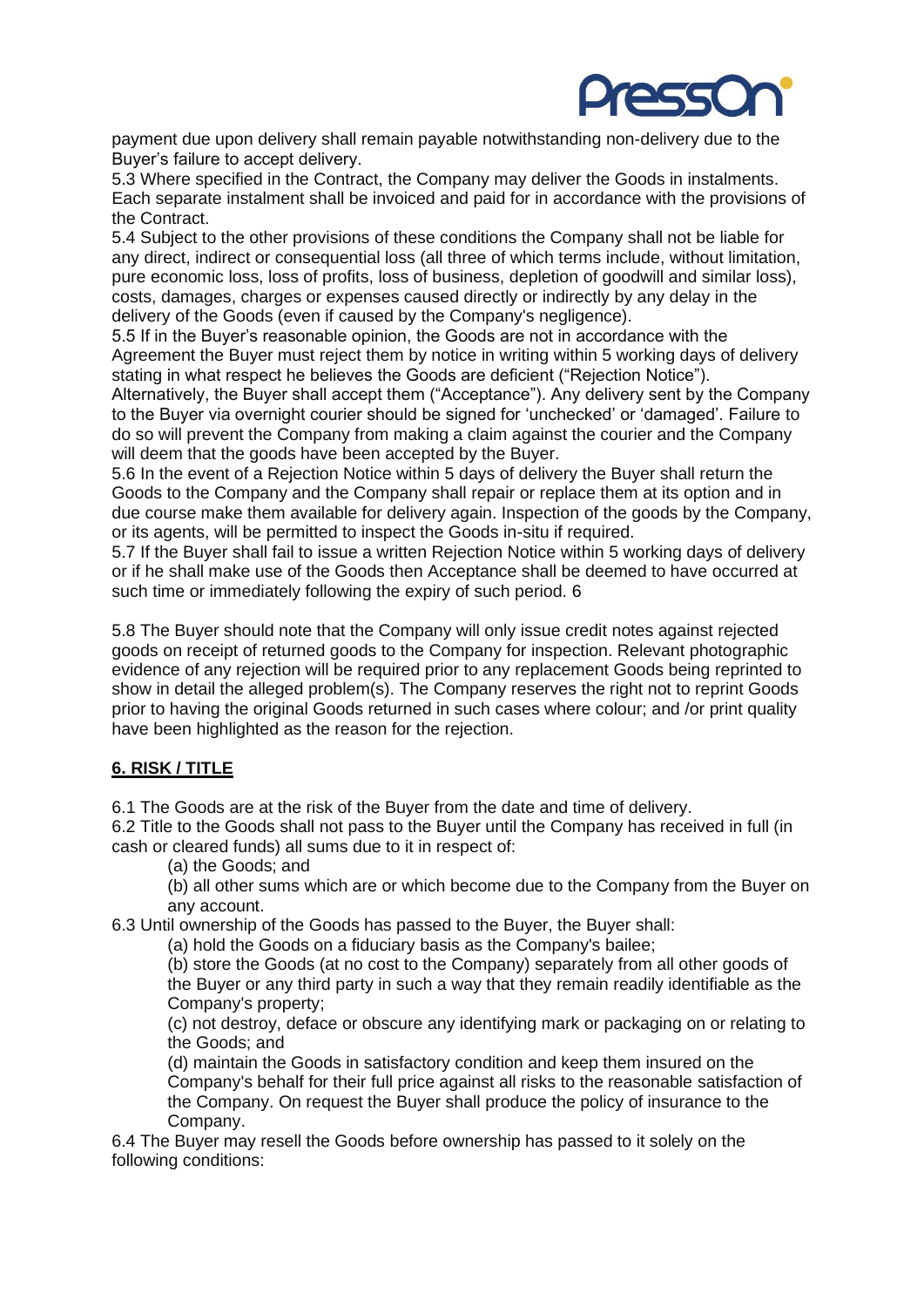

(a) any sale shall be effected in the ordinary course of the Buyer's business at full market value; and

(b) any such sale shall be a sale of the Company's property on the Buyer's own behalf and the Buyer shall deal as principal when making such a sale.

6.5 The Buyer's right to possession of the Goods shall terminate immediately if:

(a) the Buyer suffers an Insolvency Event; or

(b) the Buyer encumbers or in any way charges any of the Goods.

6.6 The Company shall be entitled to recover payment for the Goods notwithstanding that ownership of any of the Goods has not passed from the Company. 7

6.7 The Buyer grants the Company, its agents and employees an irrevocable licence at any time to enter any premises where the Goods are or may be stored in order to inspect them, or, where the Buyer's right to possession has terminated, to recover them.

6.8 Where the Company is unable to determine whether any Goods are the goods in respect of which the Buyer's right to possession has terminated, the Buyer shall be deemed to have sold all goods of the kind sold by the Company to the Buyer in the order in which they were invoiced to the Buyer.

6.9 On termination of the Contract, howsoever caused, the Company's (but not the Buyer's) rights contained in this condition 6 shall remain in effect.

# **7. PRICE**

7.1 Unless otherwise agreed by the Company in writing, the price for the Goods shall be the price set out in the Company's Order Confirmation document.

7.2 The price for the Goods shall be exclusive of any VAT.

# **8. PAYMENT**

8.1 Unless otherwise agreed in writing with the Company the price for the goods is due in pounds sterling within 30 days following the invoice date subject to an approved credit check..

8.2 Time for payment shall be of the essence.

8.3 No payment shall be deemed to have been received until the Company has received cleared funds.

8.4 All payments payable to the Company under the Contract shall become due immediately on its termination despite any other provision.

8.5 The Buyer shall make all payments due under the Contract in full without any deduction whether by way of set-off, counterclaim, discount, abatement or otherwise unless the Buyer has a valid court order requiring an amount equal to such deduction to be paid by the Company to the Buyer.

8.6 If the Buyer fails to pay the Company any sum due pursuant to the Contract, the Buyer shall be liable to pay interest to the Company. The Company reserves its statutory right to claim interest and compensation for debt recovery costs under the late payment legislation 2002 if not paid according to agreed credit terms.

8.7 Without prejudice to any other right or remedy that it may have, if the Buyer fails to pay the Company on the due date, the Company may suspend further production and delivery until payment has been made in full.

## **9. QUALITY**

9.1 Where the Company is not the manufacturer of the Goods, the Company shall endeavour to transfer to the Buyer the benefit of any warranty or guarantee given to the Company.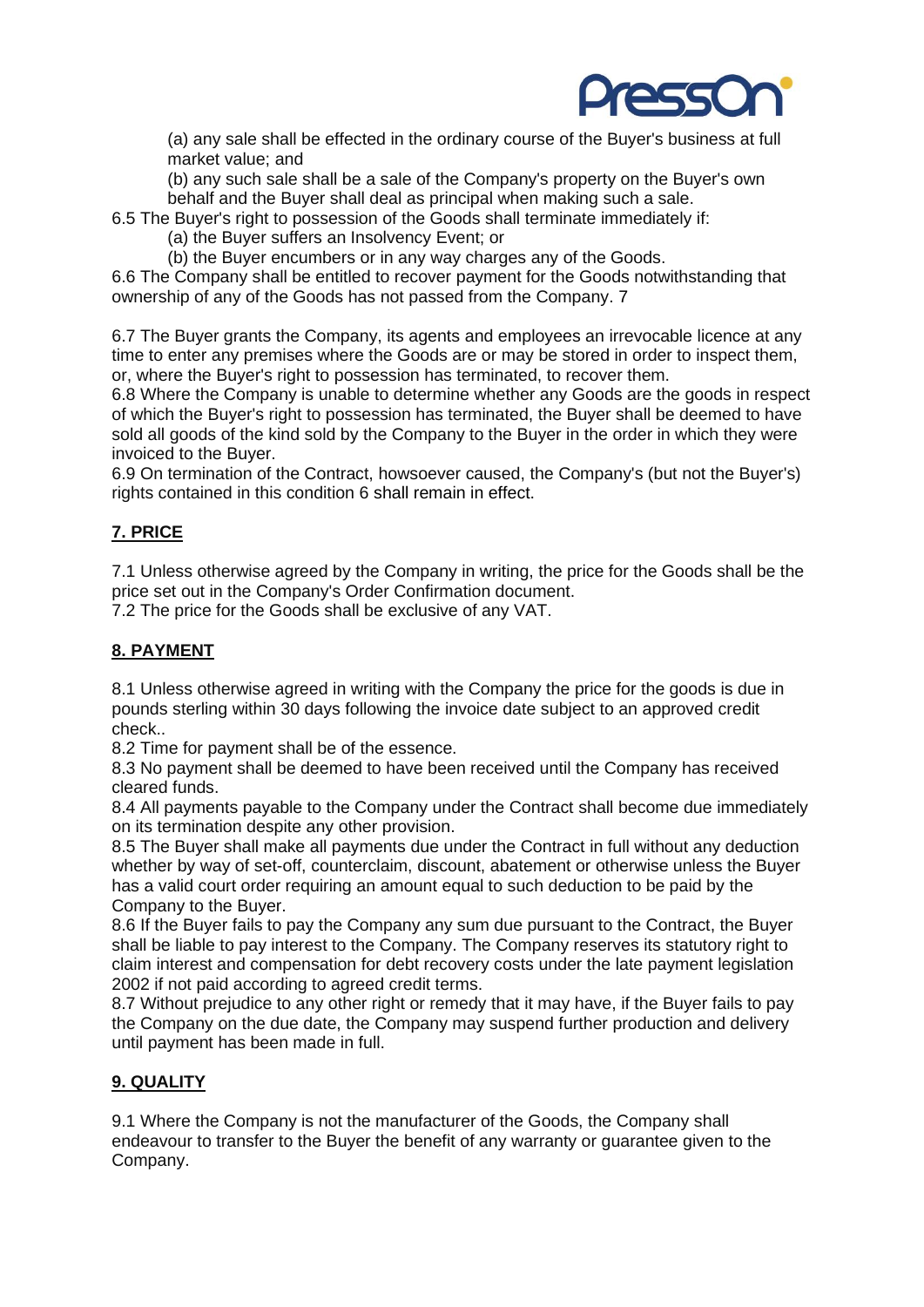

9.2 The Company warrants that (subject to the other provisions of these conditions) the goods shall be of satisfactory quality within the meaning of the Sale of Goods Act 1979 and be reasonably fit for use upon the Site or in the location if such details have been advised and accepted by the Company. The warranty issued will vary according to the usage and intended location of the goods, as specified by the Buyer. The Company reserves the right to revoke any warranty where the Buyer, contrary to advice given by the Company, insists on a specification of Goods that is deemed by the Company to be unsuitable for the intended usage and/or location as notified by the Buyer.

(a) Goods supplied for indoor use will be warranted for a minimum period of 18 months from date of invoice. The Company must be advised of the intended usage by the Buyer at the point of placing a Purchase Order with the Company for this warranty to be effective.

(b) Goods supplied for outdoor use will be warranted for a minimum period of 12 months from the date of invoice. The Company must be advised of the intended usage by the Buyer at the point of placing a Purchase Order with the Company for this warranty to be effective.

(c) Any signage Goods which are supplied with a 2-component, water based lacquer finish will be warranted against undue pollution and colour degradation for 5 years from date of invoice.

9.3 The Company shall not be liable for a breach of any of the warranties in condition 9.2 unless:

(a) the Buyer gives written notice of the defect to the Company, and, if the defect is as a result of damage in transit by the carrier, within 5 working days of the time when the Buyer discovers or ought to have discovered the defect; and

(b) the Company is given a reasonable opportunity after receiving the notice of examining such Goods.

9.4 The Company shall not be liable for a breach of any of the warranties in condition 9.2 if:

(a) the Buyer makes any further use of such Goods after giving such notice; or (b) the defect arises because the Buyer failed to follow the Company's oral or written instructions as to the storage, installation use or maintenance of the Goods or (if there are none) good trade practice; or

(c) the Buyer alters or repairs such Goods without the written consent of the Company.

9.5 Subject to condition 9.3 and condition 9.4, if any of the Goods do not conform with any of the warranties in condition 9.2 the Company shall at its option repair or replace such Goods (or the defective part) or refund the price of such Goods at the pro rata Contract rate provided that, if the Company so requests, the Buyer shall, at the Company's expense, return the Goods or the parts of such Goods which are defective to the Company. 9.6 If the Company complies with condition 9.5 it shall have no further liability for a breach of any of the warranties in condition 9.2 in respect of such Goods.

## **10. INTELLECTUAL PROPERTY RIGHTS**

10.1 As between the Buyer and the Company, all Intellectual Property Rights and all other rights in the Deliverables and the Pre-existing Materials shall be owned by the Company. Subject to condition 10.2, the Company licenses all such rights to the Buyer free of charge and on a non-exclusive, worldwide basis to such extent as is necessary to enable the Buyer to make reasonable use of the Goods and Deliverables. If the Contract terminates, this licence shall automatically terminate.

10.2 The Buyer acknowledges that, where the Company does not own any Pre-existing Materials, the Buyer's use of rights in Pre-existing Materials is conditional on the Company obtaining a written licence (or sub-licence) from the relevant licensor or licensors on such terms as will entitle the Company to license such rights to the Buyer.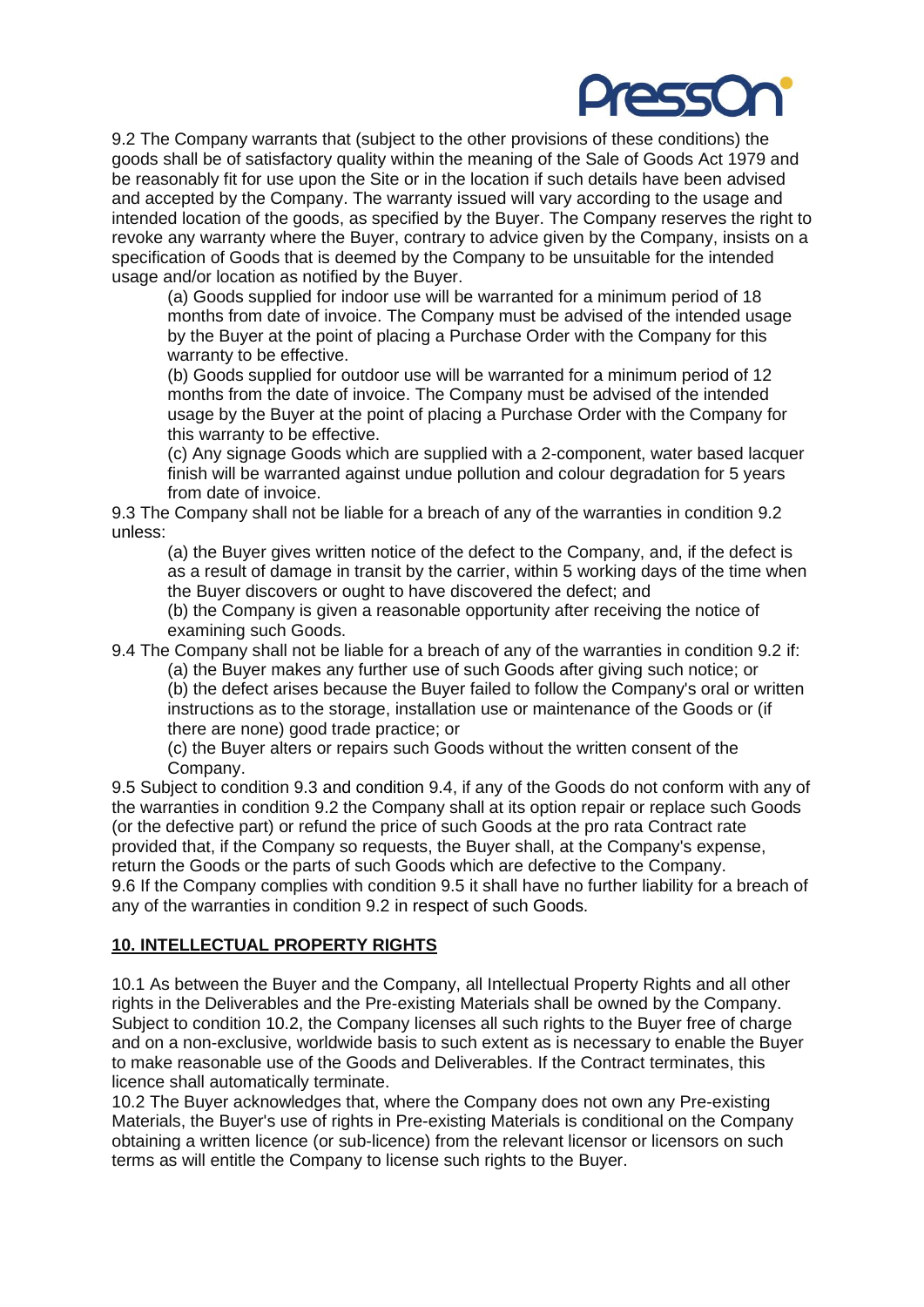

## **11. CONFIDENTIALITY AND THE COMPANY'S PROPERTY**

11.1 The Buyer shall keep in strict confidence all technical or commercial know-how, specifications, inventions, processes or initiatives which are of a confidential nature and have been disclosed to the Buyer by the Company, its employees, agents, consultants or subcontractors and any other confidential information concerning the Company's business or its products which the Buyer may obtain.

11.2 The Buyer may disclose such information:

(a) to its employees, officers, representatives, advisers, agents or subcontractors who need to know such information for the purposes of carrying out the Buyer's obligations under the Contract; and

(b) as may be required by law, court order or any governmental or regulatory authority.

11.3 The Buyer shall ensure that its employees, officers, representatives, advisers, agents or subcontractors to whom it discloses such information comply with this condition 11. 11.4 The Buyer shall not use any such information for any purpose other than to perform its obligations under the Contract.

11.5 All materials, equipment and tools, drawings, specifications and data supplied by the Company to the Buyer (including Pre-existing Materials and the Company's Equipment) shall, at all times, be and remain as between the Company and the Buyer the exclusive property of the Company, but shall be held by the Buyer in safe custody at its own risk and maintained and kept in good condition by the Buyer until returned to the Company, and shall not be disposed of or used other than in accordance with the Company's written instructions or authorisation.

## **12. LIMITATION OF LIABILITY – THE BUYERS ATTENTION IS PARTICULARLY DRAWN TO THIS CONDITION**

12.1 Subject to condition 3 and condition 9, the following provisions set out the entire financial liability of the Company (including any liability for the acts or omissions of its employees, agents and sub-contractors) to the Buyer in respect of:

(a) any breach of the Contract;

(b) any use made or resale by the Buyer of any of the Goods, the Deliverables or of any product incorporating any of the Goods; and

(c) any representation, statement or tortious act or omission including negligence arising under or in connection with the Contract.

12.2 All warranties, conditions and other terms implied by statute or common law (save for the conditions implied by section 12 of the Sale of Goods Act 1979) are, to the fullest extent permitted by law, excluded from the Contract.

12.3 Nothing in these conditions excludes or limits the liability of the Company:

(a) for death or personal injury caused by the Company's negligence; or

(b) under section 2(3), Consumer Protection Act 1987; or

(c) for any matter which it would be illegal for the Company to exclude or attempt to exclude its liability; or

(d) for fraud or fraudulent misrepresentation.

12.4 Subject to condition 12.2 and condition 12.3: 11

(a) The Company shall not be liable to the Buyer for loss of profit, loss of business, or depletion of goodwill in each case whether direct, indirect or consequential, or any claims for consequential compensation whatsoever (howsoever caused) which arise out of or in connection with the Contract.

#### **13. ASSIGNMENT**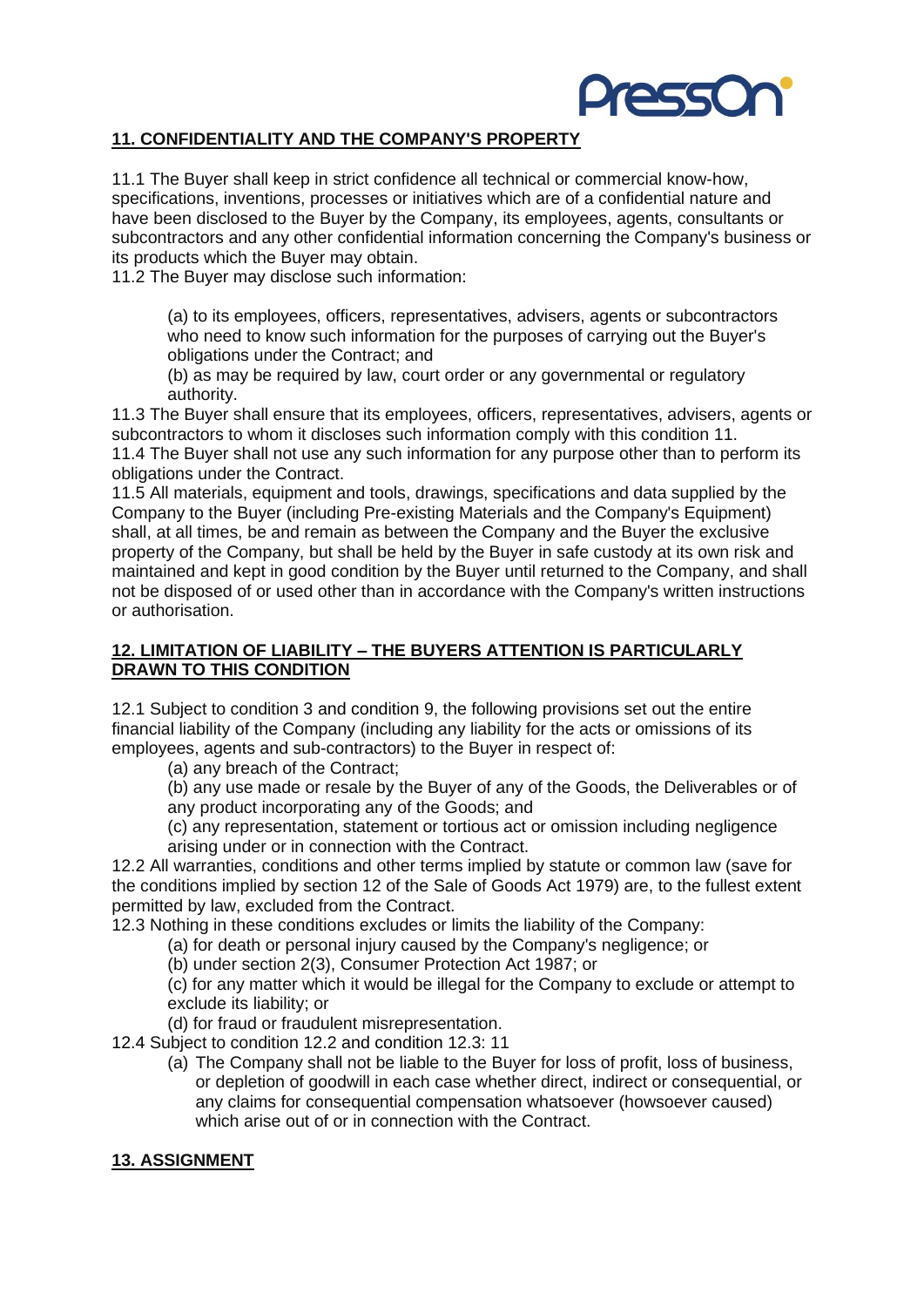

13.1 The Company may assign or sub-contract the Contract or any part of it to any person, firm or company.

13.2 The Buyer shall not be entitled to assign the Contract or any part of it without the prior written consent of the Company.

## **14. TERMINATION**

14.1 Without prejudice to any other rights or remedies which the parties may have, either party may terminate the Contract without liability to the other immediately on giving notice to the other if:

(a) the other party fails to pay any amount due under the Contract on the due date for payment and remains in default not less than seven days after being notified in writing to make such payment; or

(b) the other party commits a material breach of any of the terms of the Contract and (if such a breach is remediable) fails to remedy that breach within 30 days of that party being notified in writing of the breach; or

(c) the other party suffers an Insolvency Event.

14.2 On termination of the Contract for any reason:

(a) the Buyer shall immediately pay to the Company all of the Company's outstanding unpaid invoices and interest and, in respect of Goods supplied but for which no invoice has been submitted, the Company may submit an invoice, which shall be payable immediately on receipt;

(b) the Buyer shall return all of the Goods, Company's Equipment, Pre-existing Materials and Deliverables. If the Buyer fails to do so, then the Company may enter the Buyer's premises and take possession of them. Until they have been returned or repossessed, the Buyer shall be solely responsible for their safe keeping; and (c) the accrued rights and liabilities of the parties as at termination and the continuation of any provision expressly stated to survive or implicitly surviving termination, shall not be affected.

14.3 On termination of the Contract (however arising), the following conditions shall survive and continue in full force and effect:

- (a) condition 10;
- (b) condition 11;
- (c) condition 14;
- (d) condition 18.

## **15. FORCE MAJEURE**

The Company shall have no liability to the Buyer under the Contract if it is prevented from, or delayed in performing, its obligations under the Contract or from carrying on its business by acts, events, omissions or accidents beyond its reasonable control, including (without limitation) strikes, lock-outs or other industrial disputes (whether involving the workforce of the Company or any other party), failure of a utility service or transport network, act of God, war, riot, civil commotion, malicious damage, compliance with any law or governmental order, rule, regulation or direction, accident, breakdown of plant or machinery, fire, flood, storm or default of contractors or subcontractors.

# **16. GENERAL**

16.1 Each right or remedy of the Company under the Contract is without prejudice to any other right or remedy of the Company whether under the Contract or not. 16.2 If any provision of the Contract is found by any court, tribunal or administrative body of competent jurisdiction to be wholly or partly illegal, invalid, void, voidable, unenforceable or unreasonable it shall to the extent of such illegality, invalidity, voidness, voidability,